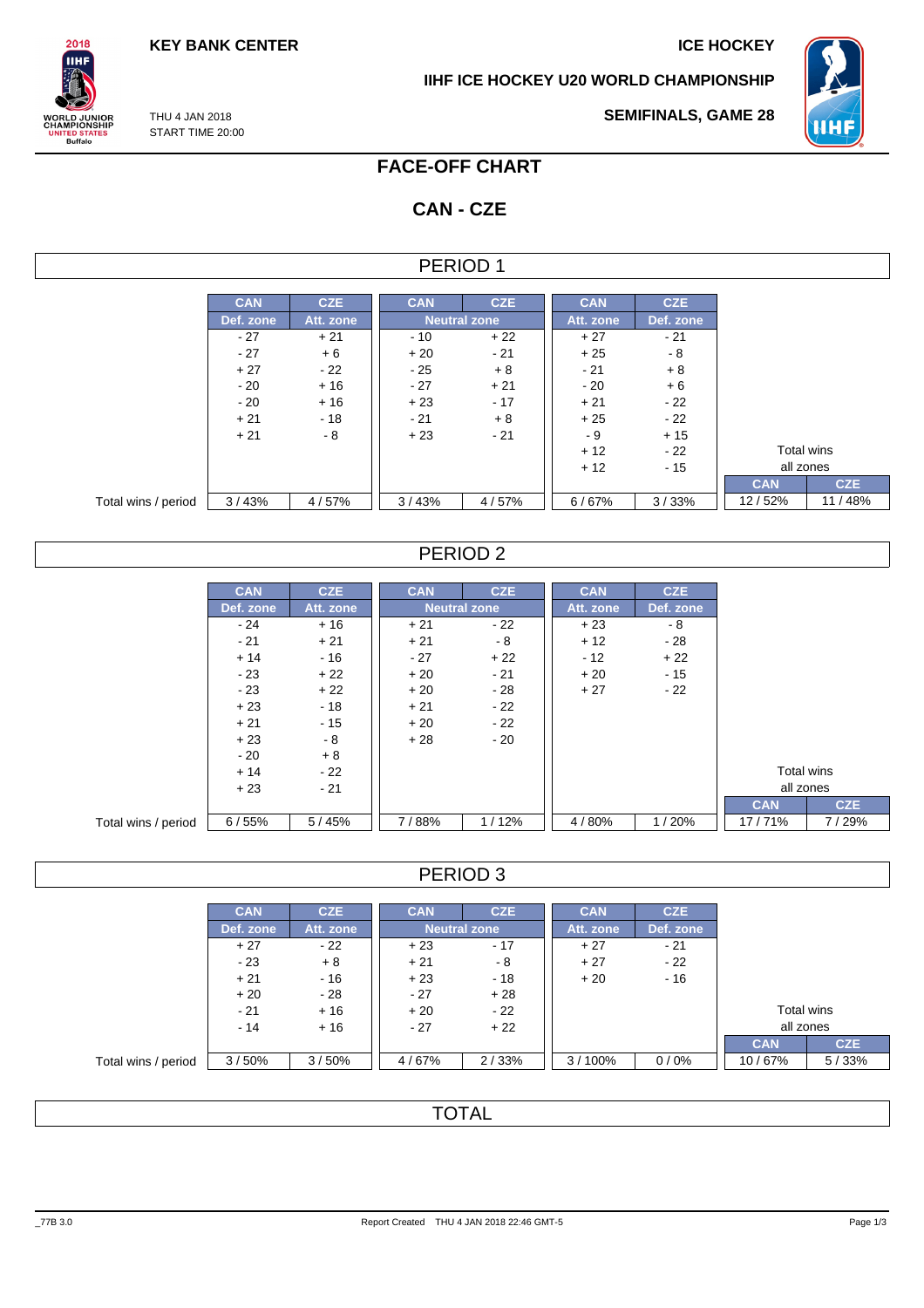## **KEY BANK CENTER ICE HOCKEY**

THU 4 JAN 2018



## **IIHF ICE HOCKEY U20 WORLD CHAMPIONSHIP**



**SEMIFINALS, GAME 28**

**CAN CZE** START TIME 20:00

|                   | CAN       | CZE       | CAN<br><b>CZE</b>   |       | CAN        | <b>CZE</b> | Total wins |            |
|-------------------|-----------|-----------|---------------------|-------|------------|------------|------------|------------|
|                   | Def. zone | Att. zone | <b>Neutral zone</b> |       | Att. zone. | Def. zone  | all zones  |            |
|                   |           |           |                     |       |            |            | <b>CAN</b> | <b>CZE</b> |
| Total wins / game | 12 / 50%  | 12/50%    | 14/67%              | 7/33% | 13/76%     | 4/24%      | 39/63%     | 23/37%     |